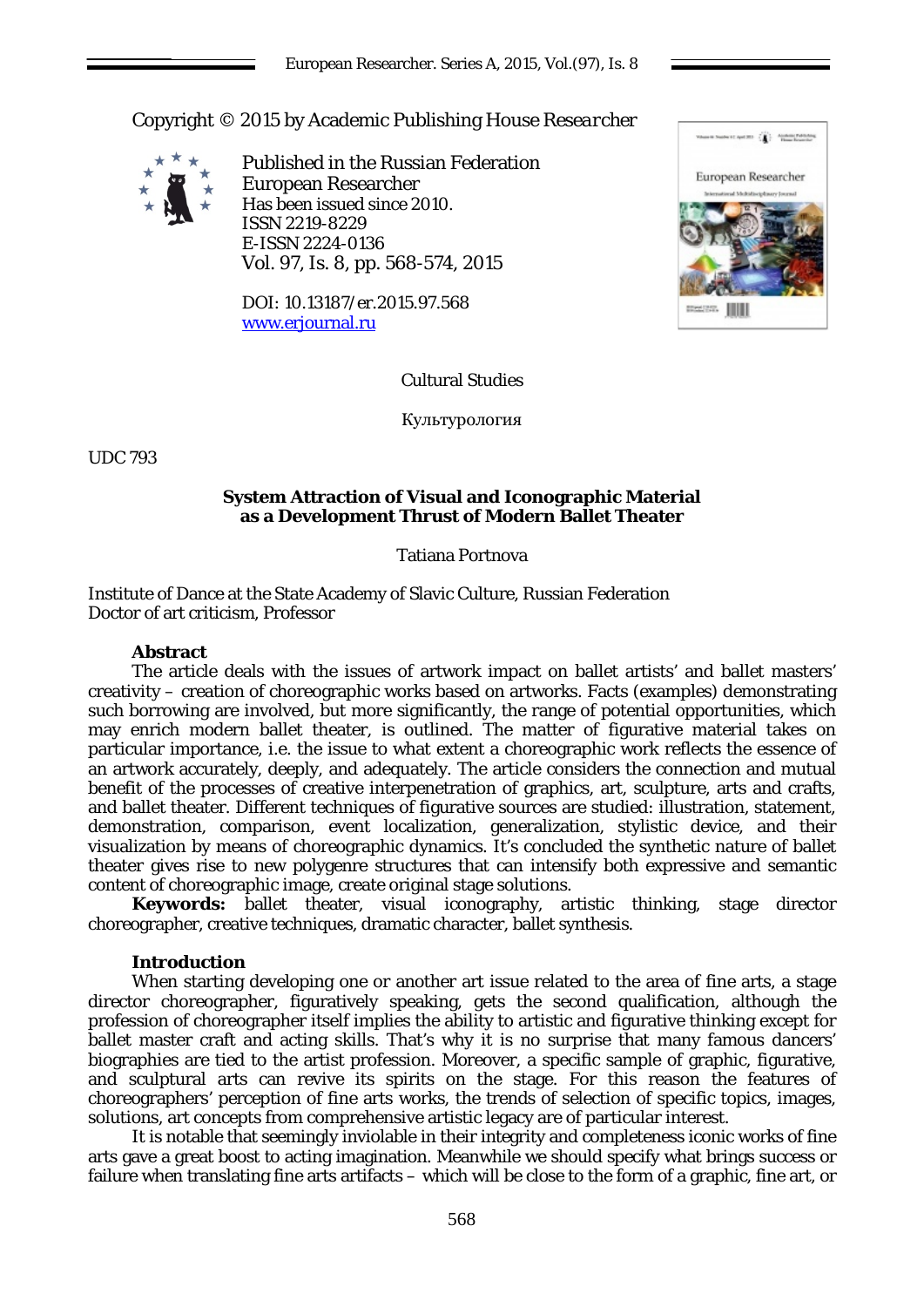sculptural work as possible – into the language of choreography (translation methods may crucially change the original). When the question is creation of works based on another kind of art, in this context ballet theater is closer to literature, but, nonetheless, when images of fine arts become the playing material a stage director choreographer and performers have the same difficulties, the same problems and obstacles that are met in all paths linking both kinds of art. Most often discussion and questions concerning literary classic transposition take place. Have we a right to change it? How the author can be revealed through the form of performance? Whether original's greatness is belittled in this case? There's another problem when transposing fine arts artifacts – the issue of transposing an image stated in the sphere of choreographic action fleetly. In this respect there are other translation methods, but they are various too. Deviation from an original can be excused in different ways when one succeeds in creating impressive, appellative performance, when something integral, independent and new emerges. Particularly when temporal and non-temporal art is involved in the interaction, the question is not how we should and how we should not translate works of art, but what will eventually come out of such try. It's a matter of method chosen and dictated by the author. When staging based on graphics, fine arts, sculpture works, a ballet master should be able to interpret and understand in what way the main author's message is mediated within the art fabric of choreographic work.

## **Methods and techniques of iconographic material use in ballet practice**

There are different graphic material use task solutions. The main requirement to the complex of such solutions is to contribute to author's idea revealing to the maximum and spectator's better understanding. Directing and performing practice offers different options to solve such tasks, each of them is useful as certain artistic concept expression. We distinguish the following ones: illustration, statement, demonstration, comparison, event localization, generalization, and stylistic device. There are smart solutions among the said techniques. We're going to examine some of them.

The creative technique of *illustrating* suggests accuracy and unicity of choreographer's interpretation of pictures consisting of the series. It should be noted that both choreographic interpretations – The Creation of the World and Caprichos were based on major talented works of fine arts – Jean Effel's graphics and Francisco Goya's etchings. About hundred Effel's pictures are known. Using them in The Creation of the World choreographers Kasatkina N. and Vasilyev V. thought and improvised, sought for the instantaneous nerve of each episode they saw on paper. The pulse of images depicted on Jean Effel's papers began to throb on the stage. The drawings are a pathway to performance, a formula of possible personification, a peculiar scheme complemented by a number of choreographic movements. However, selection of Jean Effel's drawings is for reason, they are imbued with a playing spirit, their structure is subject to the logic of action, movements, playing. One event follows another forming a plotline. Every time choreographers find stage correspondence the to master's graphical images, trying to keep their identity. In Adam's and Eva's, and other characters' choreography Kasatkina N. and Vasilyev V. try to preserve the brilliance of the artists' drawings. The story of the creation of the world, naive and kind in its first part, reveals tragic notes and dynamism in the second part when the ballet's authors along with their characters overstep the framework of the ancient parable genre entering the world of modern conflicts and problems. As a result, little figurative intermedia are smoothly woven in the ballet fabric.

The Creation of the World ballet runs in Russia and abroad, it has won the heart of mainstream audience and revealed the huge, endlessly rich world of the Biblical story, evangelic thought idea and soul, wherein Jean Effel's graphics played a prominent role, for many people for the first time. Having considered the technique of choreographic illustrating based on the graphical originals, using the form of short story (in its nature, highlighting key points), we conclude it specifies a logic direction to the choreographic idea. The power of good quality figurative material that provided the basis for the scenario appeared fairly significant: the main content potential is discovered mainly in plots and less in plastique expressiveness means. Despite all advantages this technique doesn't make a choreographic work completely independent – graphical papers are too distinctly recognized in it. Performances evolve as though not by the laws of stage, but as if following pictures meeting the laws of graphic composition. Moreover, these performances characters exist in spectators' consciousness not apart, but they are interrelated, one character complements another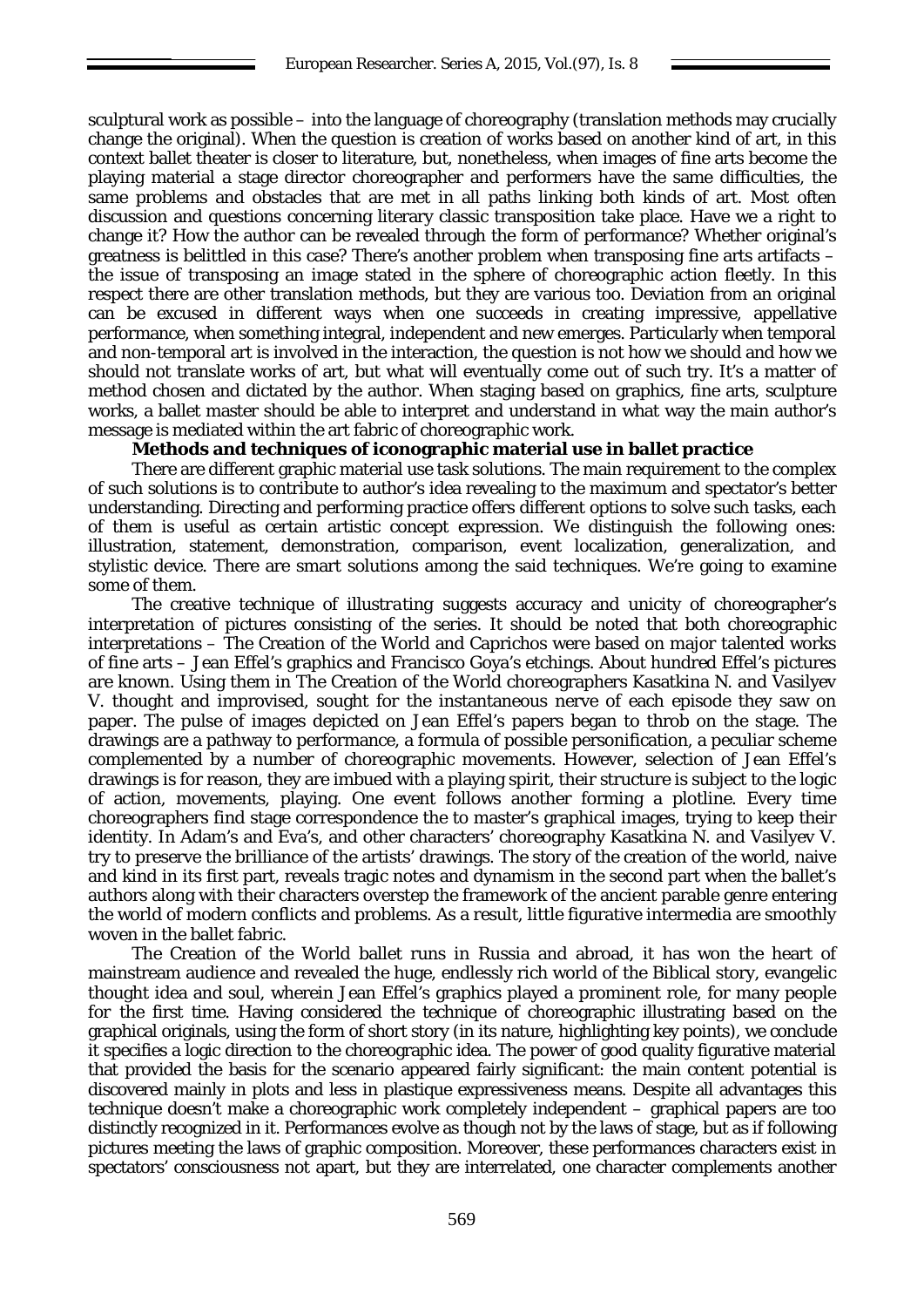one. It can be relation-coincidence or relation-contradiction, one image may recall or degrade another one, but they are in contact with each other.

The technique of statement is considered by choreographers more than just completed fine art work use. It's kind of a new life request, adding a new zest ready to go beyond the scope of its framework and become a part of space. Leonid Yakobson's choreographic miniatures Eternal Spring, Kiss, Eternal Idol, Minotaur and a Nymph are an invitation to have a look at Auguste Rodin's sculptures and a caution signal – keep out these images. Only beginning and the end of choreographic miniatures show the accurate silhouette of Rodin's marble sculptures, it is they that comprise the semantic core of Hermitage originals borrowing. Yakobson's way through the Rodin's plastique became a movement to clandestine, emotional beauty through surface, visible, physical beauty. Posture, movement, perspective Yakobson appreciated badly in Rodin's sculptures became productive in the momentary changes of body plastique, head turns, facial expressions. The ballet master placed the generalized as if coming from antiquity scenes upon a pedestal. Delicate, nude beauty of their figures set in sterile white marble revive in duet dance, became the model expression of Rodinian images (performers' white close tights imitate the sculptor's material).

While graphical series, as we've demonstrated, provide choreographers with a complete chain of events, Rodin's set images created Yakobson's choreography, are so economic and reserved according to chosen origin conditions, but are largely determined by the ballet master's idea. "To Rodin movement was the main form of life expression in sculpture, the sculptor was an ardent spectator of dancing… He was absorbed with high-spirited choreography, he admired the new searches of Fuller and Duncan, Russian ballet and Nizhinsky" [7,156]. Although Rodin's Kiss, Eternal Spring, Eternal Idol, Minotaur and a Nymph aren't direct expression of dance, they personify allegorical abstract notions. Nonetheless, they are theatricalized, ballet. Thanks to Yakobson's fantasy the "expanded" space of Rodin's sculptures created the plastique synthesis of directly dramatic image. Rodin's sculptures translation into the Yakobson's choreography language involves development of plotlines, which are eventually hinged on the main stem – the beginning and the end depicting the same visual image (a perfect copy) of Rodinian sculptures.

Chalon's engravings and lithographs brought out in the  $40-s$  of the 19<sup>th</sup> century became a useful source to restore the choreographic act pas-de-quatre, reconstructing the images and style of four romantic ballet dancers: Taglioni M., Cheritto F., Grisi C., and Grahn L. Such figurative sources can be considered standing alone as they give a ballet image and exercise not creation, but reconstruction function based on the image depictured. In such a way, a number of choreographers from Dolin A. to Yakobson L. offered their reconstructions of pas-de-quatre. In this regard and in other cases a two-dimensional graphical or figurative image is projected in time and space becoming a three- dimensional and musically dynamic.

The following technique of *stage demonstration* of fine arts works diverges from successive choreographic registration of graphical series events and doesn't make the effort to penetrate deep into a sculptural image. It gravitates toward the broad coverage of the material encapsulated in some or other figurative or sculptural work. In the choreographic act La Marseillaise based on the same-name monumental relief of French sculptor Rude performed by Duncan A. and in Absinthe Drinker based on the Picasso's work in modern choreography masters take well-known creative concept as a point of departure (the course of plots demonstration takes place as in the first two options from the external artifact of fine arts to its inner embodiment). However in this case signs (works of art) and what they mean (their stage transformation) act with no any gap. Personifying Rude's La Marseillaise and Picasso's Absinthe Drinker authors-performers as if fall artists' prisoners. Their works became that magic crystal through which they had a look at epoch, plot, characters not just projecting them (as in the Yakobson's case) in some moments of choreographic narration, but caught the evolution of images' development in the instantaneity and simultaneity of the graphic sources (the Rude's epic relief and the Picasso's grotesque canvas). The images developed temporal length. While time encapsulated in serial graphic papers gave rise to the endless transition of choreographic compositions mainly generated by artist's interpretation (these papers' author), at this point evolution of dance images is boosted by the choreographer's personal vision, who tries to represent the fine art work he addresses not in the starting and ending guise (Rodin's sculptures stage embodiment), but cognize its idea and essence. Duncan A. as if divided the Rude's monumental relief into separate episodes and demonstrated them in dance in time sequence (such organization of choreographic material was suggested by the relief compositional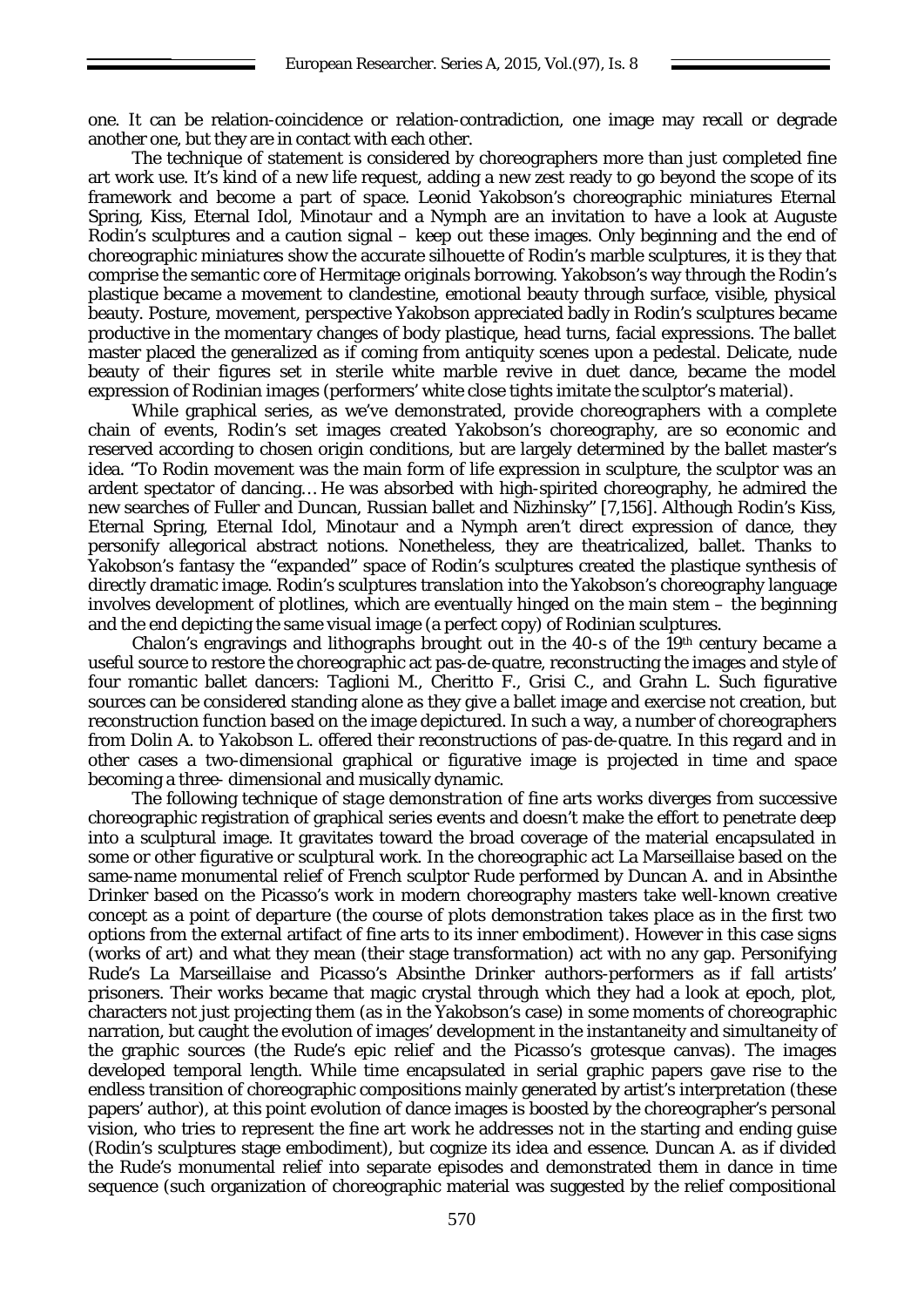structure). She understood that such demonstration method may upset the monument integrity, that's why she successfully tied episodes-fragments with a permanent image symbol (a woman stops showing the flag) located in the central part of the relief. This complete and self-sufficient symbol-fragment became a peculiar sculptural unit of her dance. Karsavina T. wrote, "The power of her art consisted in dance sincerity and passion, not in cloudy and wobbly theories and reasoning. This art was individual by its nature, it wouldn't exist without Duncan" [1,163]. In this work of art the dancer found her understanding of the human as a creature closely related to the Motherland, full of hidden power. Duncan A. studied sculpture. Probably, it helped her to express her ideas brightly, accurately and emotionally, to reveal the Rude's relief main message, to reach proper mood of the plastique solution. In other words, she tried to find a plastique equivalent of Rude's majestic La Marseillaise, to express the thrust of revolution through the nature of dance. Expressing her view of the French revolution Duncan A. demonstrated her own director's signature (she was the act choreographer and performer). All of this is confirmed by numerous sketches of Duncan's dancing, belonging to foreign artists of the end of the  $19<sup>th</sup>$  century – the beginning of the 20th century, which impress with diversity of "choreographic animation" and plastique interpretation of the original.

Let's consider other aspects of artifacts interpretation by means of choreographic means. One of them can be called creation technique on the motifs of works of art. Put it differently, it's creation regarding, but not based on art works. Let's define this technique *generalization*. Trubetskoy's The Cyprus Statue, Cherepnin's Le Pavillon d'Armide, Badalbeily's Maiden Tower and other ballets represent generality, universality of the embodiment model. Choreographers deal with not specific works of art, but generalized notions regarding epochs, kinds or genres of fine art. For example, Fokin M. being a supporter of different epochs, i.a. Russian folk performance, interpretation, used arts and crafts (weaving, woodcuts, folk craft).

Benois A., a ballet decoration and costumes author, elaborated the unusual plot of Le Pavillon d'Armide. He made a decoration- tapestry from which characters revived beginning their magic dance at midnight. The images of Armide and her page-boy were particularly impressive. Benois A. supported by French artist Bocquet's drawings made setting on a topic favourite at the end of the  $19<sup>th</sup>$  – the beginning of the  $20<sup>th</sup>$  centuries with a dream and reality shift. In the myriads of wonderful metamorphoses the Benois' and Fokin's signature is discerned: fantasy, wit, sense of style. They wanted to recapture brilliance, splendour, and significance of the older ballets and used the monumentally exquisite image of tapestry for this purpose. "Mysterious twilight of the baroque pavilion gives way to a glaring magic garden. The spectacle evolved among plashing fountains, whimsically shaped trees, statues, wherein ballets masquerades of the epoch of Louis the Fourteenth revived" [3,193], Krasovskaya V. recalls. It's not a problem for Fokin M. to translate (literally translate, adapt) the tapestry stylistics into the language of choreography, its specific nature as an arts and crafts object into stylistics of dancing stage and performing principles. Depicted in the tapestry large figures of talking Armide and the Youth are surrounded by an opening curtain with architectural view looming in the background. The picture is framed in a decorative fringe and everything simulates ancient embroidery. The tapestry with its frontally outlined postures of the characters reviving and coming upon the stage as if turns them in the movable pictures of performance. However they're still on the verge of tapestry perception, because of keeping frozen perspectives and frontal views. "The tapestry under the chimney place delightfully continues the idea of Boucher and Lemoine, figures of sleepy apparition: "clocks" in white camisoles with lights in their hands, knights resembling the King of the Sun in the Ballet of Night, paradistic sorcerers and wizards, and veiled ladies they conjured – all of this is revived with bright and stylish beauty" [2, 227], Lifar S. writes.

Thus, the authors of the considered performance using the technique of generalization made an effort to create the symbolically allegorical expansive artistic image of tapestry as an arts and crafts phenomenon and its metaphoric influence on the spectator.

Other technique of artistic thinking – *comparison* – gravitates to the accurate analogy with source. Authors of such choreographic works as St. Sophia's Frescoes, Adjanta Frescoes, Crystal Palace tried to bring not figurative art works to choreography, but vice versa – to bring choreography to a fine art work or even to a piece of architecture. Choreographers using fine art and architecture do not attempt to find only their imaginative analogue, they're interested with the plot despite the fact that phenomenon of these works success is not in event connections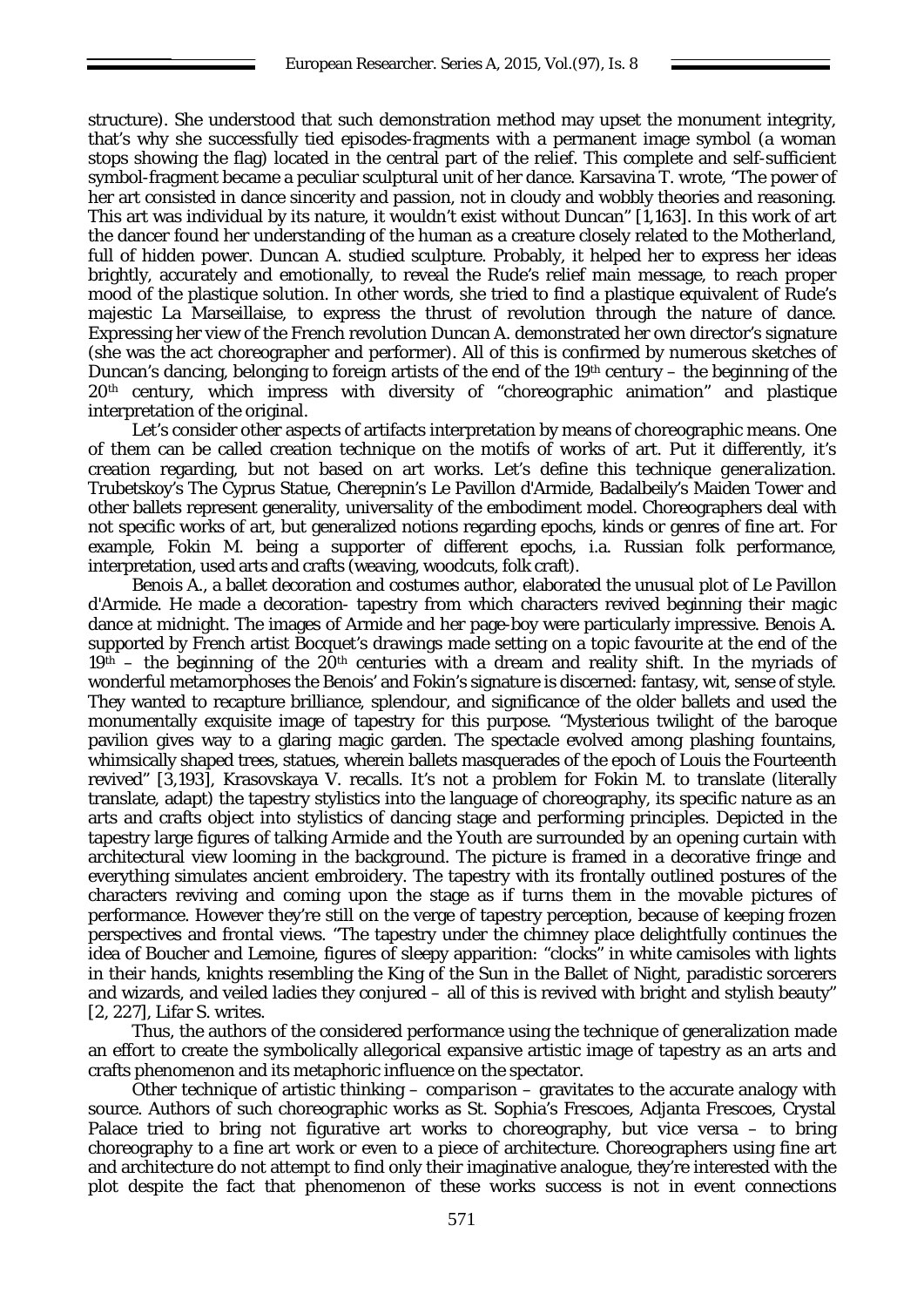development, but in interpreter's method and vision, who can find the deep in the surface. The methods of art depiction are organized in ballets as a complex polyphonic system. Each performance is built based on its structural principle.

The choreographic work Adjanta Frescoes performed by Pavlova A. is also directly related to monumental painting, only in this case of the countries of the Foreign East, particularly, India. The coloristic and compositional immaculacy of images of dances set with accurate sense of the oriental style shows not only performer's sound knowledge of wall-painting of ancient Indian masters but her constant desire to convey the very essence of partially lost pictures in all their ethnographic details, colorful specialities, mighty and original depiction in the language of dance. While the specific monument St. Sophia Church is taken as a basis in St. Sophia's Frescoes, the figurative layers of Indian frescoes in the Pavlova's dancing are generalized, they are emphasized only at the level of style joints creating integrity of the general figurative and choreographic conception. The plastique of each dance episode in Pavlova's interpretation not just matches the plot pattern of mural paintings of India but is subject to it, exists by its and pattern rules. Pavlova's frontal and side-face poses are picturesque and frescolike. The system of iconic signs-symbols, which can be seen in temple frescoes of India, gives rise to the similar interpretation logically set in dancing. Each ballet dancer's pose correlates to this art system in some or other way, matching it or going beyond. Adjanta Frescoes is an associative dance. Using frescoes motifs as a part of the monumental art of India, Pavlova found the imaginative solution meeting technical opportunities and compositional techniques of choreography of that time.

We turn our attention to another technique used by choreography representatives when adapting works of fine art – *localization* of events. An artifact plot of interest (graphical, figurative, sculptural) is though decomposed not into individual parts or is not broken down at all, but is considered in accordance with other director's logic, it becomes the scrim of facts. In this case we also discern traces of illustrative technique. However the original itself was an illustrative cycle in it. In Catarina, the Bandit's Daughter based on the Salvator Rosa's biography literary data expressed in performance events are used in Jules-Joseph Perrot's choreography; in Pictures from an Exhibition everyday stories of genre painting are borrowed in Fyodor Lopukhov's choreography; plot motifs of the West European engravings of the 18th century are also borrowed in Jean Dauberval's choreography in La fille mal gardée. However in this case we deal with the graphic arts of different authors (La fille mal gardée) and even different epochs (Pictures from an Exhibition) synthesized in one performance. Easel works of fine art can be added to this category. Their fixed image becomes a particular symbol in ballet – the plot of Eugène Delacroix's Liberty Leading the People in such ballets as Flames of Paris, Bitov's Gavroche. The image of easel art canvases with characters depicted presents on the stage as a character and not decoration (background). However, occasionally in the course of performance it gains that recognizable plastique patternimage that we see in the original.

La fille mal gardée ballet in Dauberval's choreography is the first attempt to transfer the genre plots of the West European engravings of the 18th century to the stage. This ballet libretto is of interest to researchers. As far as this setting came to us composed of storylines borrowed from fine art, the issue of its origin should be considered based on examination and in close connection to sources it was a part of. Everything what issued regarding La fille mal gardée was issued with no illustrative material, which would back research arguments. According to Slonimsky, "Once Dauberval saw an engraving in which the artist depicted a lovers' date interrupted by a third person: the girl wipes her tears and her mother threatens the running away boy… this engraving suggested Dauberval an idea to compose a ballet called La fille mal gardée" [8]. It should be noted that opportunities to turn the picture into a staging are rooted in both the nature of the engraving amusing plot and in the features of literary treatment of the drama material. The choreographer succeeded in creating stage images coming down from the engraving. Their graphic prototypes continue to exist in them, they're jestful and sad, they touch the spectator by the harmony of poesy and humour the plot poetics of the unknown artist's engraving of the 17<sup>th</sup> century is winged with. Apparently, more than one plot depicted in the engraving Slonimsky mentioned formed the basis of the ballet. In addition, the images of other engravings of the same period of the  $17<sup>th</sup>$  century were used. As a result, they merged in the realistic choreography of the grand performance. Dauberval's characters acting on the stage are mischievous and ironic, moving and kind much like dairy notes mini-storylines glimpsed at. They attract with agility, splendor of portrait sketches, plastique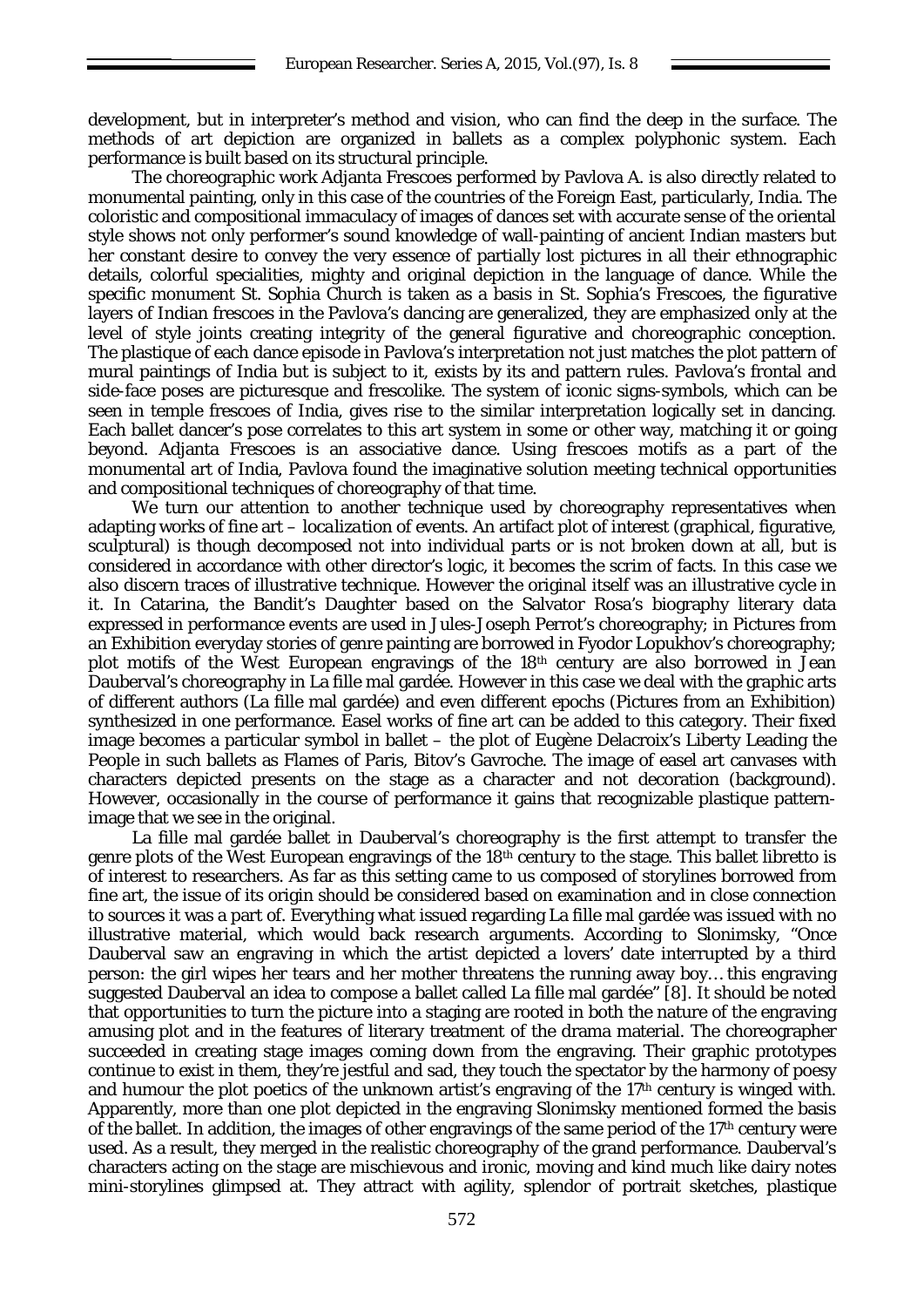pattern expressiveness, abundance of everyday details fixing spectators' attention not only to the main but also to what contributes to more prominent and convincing demonstration of environment where characters live. Dauberval appeared a master who can state his ideas clearly and expressively, convince the spectator in his selection accuracy and infect him with his attitude to the shown on the stage, suggest him his own interpretation of the engraving he saw.

The last *stylistical* technique we've specified gives rise to not less interesting, largely unexpected and unique forms of transformation and classic styles of fine arts in ballet staging. Mikhail Fokin's creativity can be considered the result of self-determination with his artistic affections and world outlook at the turn of the  $19<sup>th</sup> - 20<sup>th</sup>$  centuries. He was born not just for ballet. Fokin not only felt and understood plastic arts well but as we have already mentioned profoundly pursued fine art along with choreography. Besides, he knew the art of specific periods and actively used this knowledge in his performances in an original way. Worship of gorgeous images of ancient sculpture and panting, their elaboration influenced the figurative stylistics of his ballets. The figurative source nature dominated in the Fokin's early ballet master practice, when he sought the impetus of new visualization in mythology and sculpture preparing to set the mythological ballet of Acis and Galatea (1905). No wonder that figurative dramatic elements prevailed in his late works overmastering music and dancing. Vivid imaging and colourful expressiveness of his ballets along with creative concept of artists, who made sceneries for his ballets, were based on the principles of plastic art collaboration. It's possible to suggest keen interest to the art of the Ancient Middle East and antiquity (Cleopatra, Narcissus, Daphnis and Chloe, etc.). "One can hardly argue that the Fokin's greatest power is stylization and that his best ballets are stylized ones, such as Scheherazade (the East), Cleopatra (Egypt), Daphnis and Chloe (Greek antiquity), etc. Regarding these ballets Fokin exercised the amazing knowledge of various periods and different nations style, such unusual expertise that none choreographer had in Russia (probably, in the entire world)" [4, 171], Lifar wrote. The ballet master referred to the exhibitions of famous St. Petersburg museums, foremost Hermitage and the Russian Museum. Original historical materials provided visuals authenticity. In respect to the abovementioned ballets the author's ability to find stage visual equivalents to works of art (reliefs, paintings, easel works), to make comprehension of idea and message the process touching both mind and soul is significant. Graceful side-face movements and gestures as if they came from Egyptian temple reliefs with their by-lines rhythmic composition are internally connected with choreographic text throughout Cleopatra ballet. The flatness of compositional staging certainly met the cannons of Ancient Egyptian art. Ballet costumes, wigs, makeup (long arrows, black eyebrows, highlighted lips) came out in a new style like on a polychromatic Egyptian sculpture. Ballet slippers gave way to sandals. It is graphic stylistics coming from the artifacts of Ancient Egypt created the ideal model of image, became a dynamic spring and semantic core of the performance by its "canonical" development of the artistic idea.

The image of a mythological character materialized in marble – a youth elevated by ancient sculptures to the standard of beauty was used by Mikhail Fokin in his "antique" ballets: Narcissus, Daphnis and Chloe. In this regard Krasovskaya V. steted, "The antique myth about nymph Echo incurring the curse of gods upon egotistic youth Narcissus was embodied in the techniques of graphic statics. Plastique Hellenic art-stylized poses changed: in such a way Echo - Karsavina and Narcissus - Nizhinsky moved on the stage" [3,213]. Apart from Fokin other representatives of choreography of the end of the  $19<sup>th</sup> -$  the beginning of the  $20<sup>th</sup>$  centuries touched antique samples of fine art. For example, in the ballet of Afternoon of a Faun in Nizhinksy's choreography the first idea of ballet compositional development occurred to Sergey Diaghilev. In Venice in 1911 "… he began to show Nizhinsky Faun's angular movements; but that was the least of it: the entire composition of the ballet – from nymphs' appearance, dancers' poses simulation on antique vases – to the last gesture – with a musical crescendo stop – belongs to Sergey Pavlovich. Diaghilev tried to spot the dynamics of antique poses, dynamic plastique in antique images – in museums and oeuvres devoted to antique sculpture and painting – and trusted Nizhinsky to realize the plastique he had found [6, 233-234]. Rodin delighted with Nizhinsky's plastique in this ballet said that "each artist, who actually loves his art, must see this performance – the excellent embodiment of beauty standards of Ancient Greece" [9, 579]. Delicate naked beauty set in marble came to life in the images of Narcissus, Daphnis in the formula of soft Ionic antique style, and zoomorphic features appeared in the Faun's image.